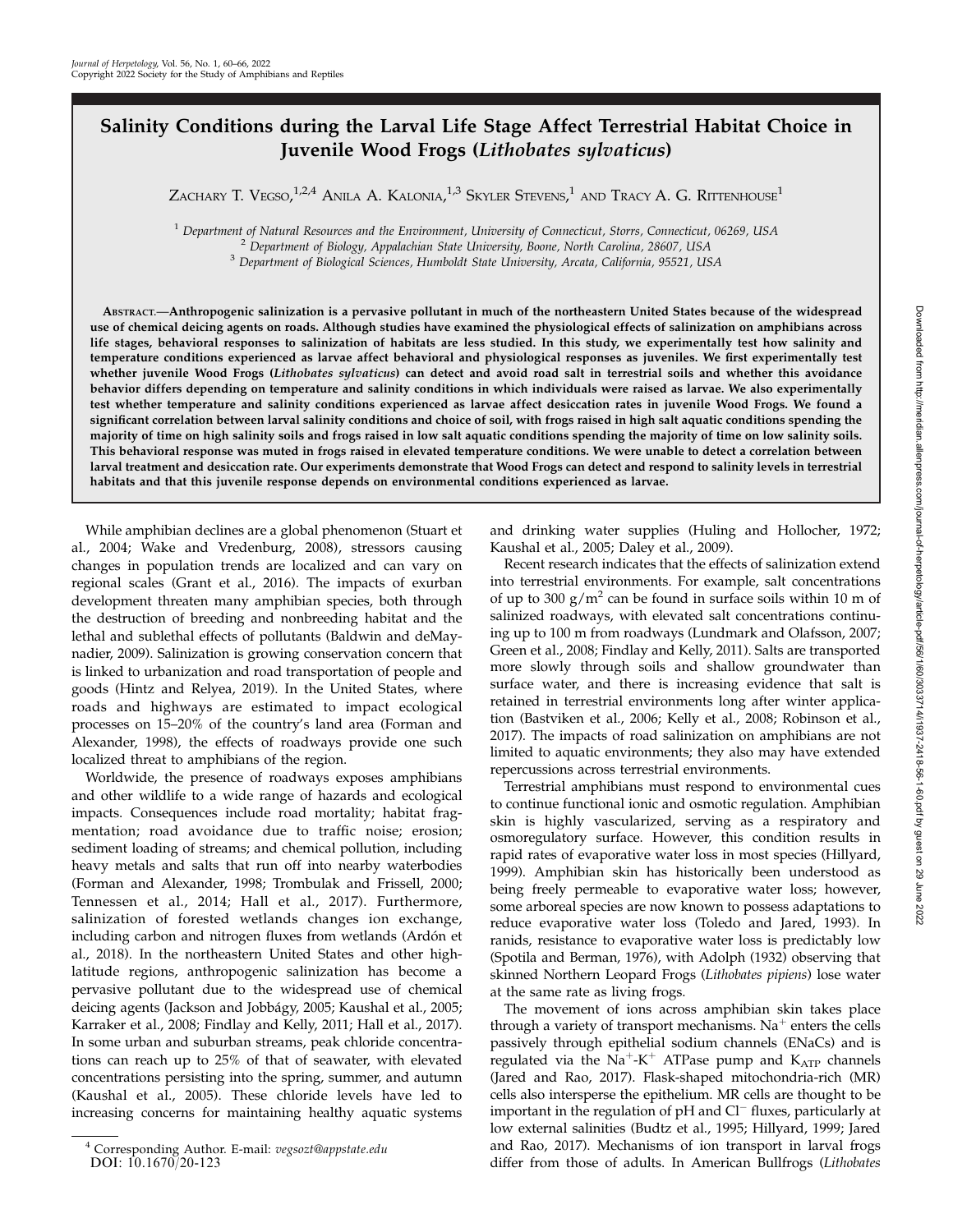catesbeianus), adult mechanisms of  $Na<sup>+</sup>$  and  $Cl<sup>-</sup>$  transport do not appear in the skin until Gosner stage 42. Before this stage,  $Na<sup>+</sup>$  and  $Cl<sup>-</sup>$  transport takes place in the gill chambers (Alvarado and Moody, 1970).

Temperature also influences ionic and osmotic regulation in amphibians. Adult amphibians respond to changes in temperature by altering their osmoregulatory "set point" (Brown et al., 1986; Jørgensen, 1991). When frogs and tadpoles adapted to warm temperatures are exposed to cold temperatures (e.g., during hibernation or overwintering as larvae), body water content increases, resulting in an increase of mass (Bradford, 1984; Jørgensen, 1991). Under these conditions, internal  $Na<sup>+</sup>$ concentration is retained in adults; however, Bradford (1984) found that larvae lose much of their internal  $Na<sup>+</sup>$  within 1 mo of exposure. Na<sup>+</sup> concentration is restored within  $7 \text{ mo}$ , although not completely in some species. Brown et al. (1986) found that when larvae and postmetamorphic American Bullfrogs adapted to cold temperatures were exposed to warm water (11 and 18 $^{\circ}$ C), the animals lost from 7 to 10% of their body mass due to a reduction of body water content; extracellular  $Na<sup>+</sup>$  concentration appeared to increase 28 and 21%, respectively. These responses appear to be hormonally regulated, because tadpoles treated with ovine prolactin or ovine growth hormone did not experience weight loss or the increase in  $Na<sup>+</sup>$  concentrations.

In addition to anthropogenic salinization, wetlands in northern climates and worldwide are likely to experience increased temperatures because of climate change. Temperature is a strong factor in regulating amphibian physiology, most notably by its influence of thyroxine production (Smith-Gill and Berven, 1979; Denver, 1997; Bellakhal et al., 2014). The presence of multiple physiological stressors adds a layer of complexity to studying ecological trends. Although several studies have examined the effects of elevated temperature (Köhler et al., 2011; Duarte et al., 2012; Ruthsatz et al., 2018) and salinity (Karraker et al., 2008; Denoël et al., 2010; Dananay et al., 2015; Hall et al., 2017; Milotic et al., 2017) on amphibians independently, few have studied the combined interaction between these two key stressors (Green et al., 2019).

Previous studies have examined the physiological and demographic effects of anthropogenic salinization on amphibians across life stages, finding evidence for increased larval growth rate, reduced embryonic and hatchling survival, reduced postmetamorphic survival, increased susceptibility to parasitism and disease, and increased water retention in adult males (Karraker et al., 2008; Dananay et al., 2015; Hall et al., 2017, 2020; Milotic et al., 2017). Other studies have used common garden experiments to examine coastal amphibian populations, finding that although both populations are negatively affected by elevated salinity levels, coastal populations possess a greater tolerance to salt than their inland counterparts (Hopkins et al., 2016; Albecker and McCoy, 2017). Comparatively few studies have researched the behavioral impacts of anthropogenic salinization on amphibians, although Denoël et al. (2010) found that larval Common Frogs (Rana temporaria) showed reduced speed and movement when exposed to elevated salinity conditions. In addition, behavioral studies focused on salinity are limited to a single life stage (Denoël et al., 2010). Few studies, if any, have examined how salt exposure during one stage carries over to affect subsequent stages. Carryover effects are of particular importance given that postmetamorphic amphibians are likely to encounter elevated salinity in the soils surrounding roadside wetlands (Lundmark and Olafsson, 2007; Findlay and Kelly, 2011). Here, we focus on

carryover effects from the larval to juvenile life stage and on behavioral responses to increased salts, because terrestrial habitat selection results from not only survival in terrestrial habitats (Rittenhouse et al., 2008) but also the behavioral choices made by frogs when migrating from wetlands to nonbreeding habitats (Rittenhouse et al., 2004; Patrick et al., 2008; Rittenhouse and Semlitsch, 2009).

We first conduct a behavioral choice experiment on whether juvenile Wood Frogs (Lithobates sylvaticus) can detect and avoid salt in terrestrial soils. This experiment also tests whether this avoidance behavior differs depending on the temperature and salinity conditions in which individuals were raised as larvae. We then experimentally test whether temperature and salinity conditions experienced as larvae affect desiccation rates in juvenile Wood Frogs. We used this frog as our study species because it is an early breeding anuran common throughout much of the higher latitude regions of North America and it is thus exposed to high levels of salinization from road runoff in early spring.

We hypothesize that conditions as larvae have a significant effect on choice of soil as juveniles. We predict that frogs raised in high salt conditions select high salinity soils and that frogs raised in low salt conditions select low salinity soils. We do not expect temperature conditions alone to have a significant effect on juvenile choice of soil; however, there may be an interaction between larval salinity and temperature conditions that influences juvenile choice of soil. We also hypothesize that conditions as larvae have a significant effect on desiccation rates as juveniles. We predict that individuals raised in high salt conditions have a lower dehydration rate than those raised in low salt conditions. We do not expect temperature conditions as larvae to be a significant factor in desiccation rates as juveniles.

## MATERIALS AND METHODS

Egg masses were collected from six local ponds near Mansfield, Connecticut. We raised larval Wood Frogs, as part of an ongoing Ranavirus project, in 50-gal (189-L) mesocosms under four treatments based on temperature and salinity. Our two temperature treatments were ambient (natural, unmanipulated water temperature) and elevated (raised  $3^{\circ}$ C above ambient). Our two salinity treatments were high salt (1,900–  $2,000 \mu\text{S/cm}$ ) and low salt (52–102  $\mu\text{S/cm}$ , no road salt added). We refer to these four treatments as ambient low salt (ALS), ambient high salt (AHS), elevated low salt (ELS), and elevated high salt (EHS). In each tank, we mixed and randomly assigned more than three partial egg masses (60 tadpoles) from three different ponds to avoid parental and site effects. The frogs used in this experiment were controls that were not exposed to Ranavirus. Temperature was manipulated using aquarium heaters and automated controllers that adjusted temperature every 15 min; mesocosms with elevated temperature followed the same natural daily fluctuations as ambient tanks. Salinity was manipulated by adding road salt obtained from University of Connecticut facilities. The purchasing documentation indicates that the road salt contained magnesium chloride in addition to sodium chloride. We measured specific conductivity by using a YSI Pro2030 meter (YSI Inc.). A larva was removed from the tank once it reached Gosner stage 42 and then kept in plastic containers hydrated with water corresponding to the salinity treatment (high salt or low salt) until its tail had been completely absorbed. Juveniles were then temporarily housed in 5-gal (19-L) aquarium tanks corresponding to the treatment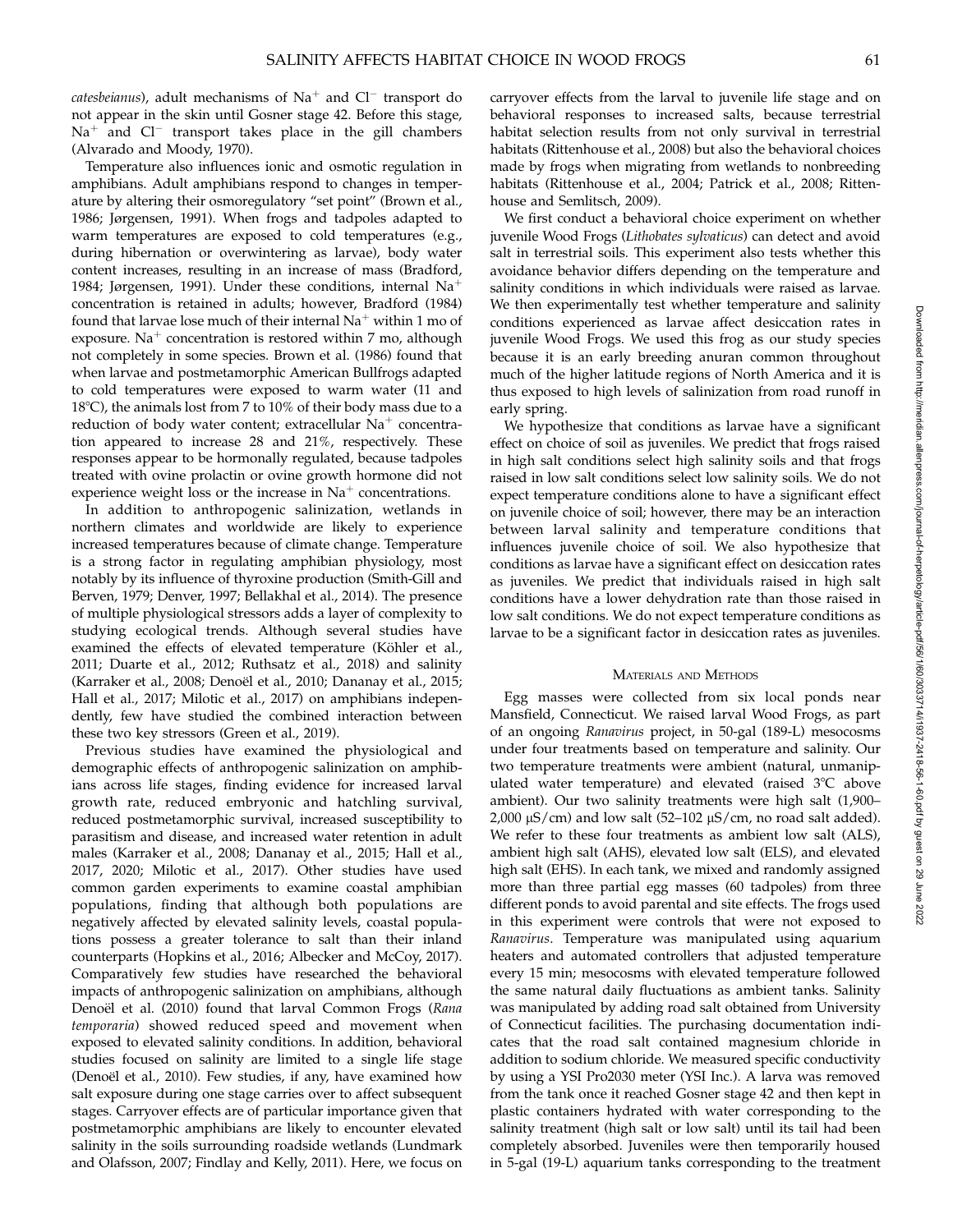until the experiments could take place. During this period, juvenile frogs were fed fruits flies and small crickets ad libitum. We hydrated temporary tanks with water corresponding with the salinity treatment as larvae. All frogs used in this experiment were at least 2 wk old postmetamorphosis.

Choice of Soil Experiment.—Before the experiment, we measured and recorded the mass and snout–vent length (SVL) for each frog. We placed juvenile frogs individually into standard 5-gal aquariums (41  $\times$  21  $\times$  26 cm) containing sand treated with low salinity (52-102  $\mu$ S/cm) or high salinity (1,900-2,000  $\mu$ S/cm) water separated by a soil-level divider. We used Imagitarium White Aquarium Sand, so that the white substrate would contrast with the darker colored frogs and stand out in pictures. To treat the sand, we mixed 0.59 liters of sand and 0.24 liters of high-salt or low-salt water in a 5-gal bucket. We then poured the treated sand evenly into the side of the tank corresponding to its salinity treatment. We constructed lids of saran wrap held with rubber bands because of its transparency and ability to prevent moisture from escaping the tank. We made dividers that were 1.8 cm deep out of corrugated plastic. We used Bushnell HD trophy cameras to monitor the frogs' movements, set on a time lapse at 1-min intervals for a period of 4 h. We left the room after tanks and cameras were set up, and no one was allowed into the room until the 4-h period was over. For each 4-h period, we ran 12 tanks at a time with one camera monitoring each tank and each tank containing one frog. We labeled the tanks 1–12, with each frog being randomly assigned a tank number. We tied Bushnell cameras to polyvinyl chloride poles located 140 cm above each tank and positioned the cameras facing downward. The room was illuminated with white light by using two clamp lights pointed upward toward the center of the ceiling, to mitigate any directional bias from our light source. Air temperature of the room was maintained between 21.2 and 23.1°C. The cardinal direction each tank was facing also was randomized. We conducted the experiment over the course of 3 days by using 21 animals per treatment, for a total sample size of 84 animals.

Desiccation Experiment.—We constructed 24 wire mesh desiccation chambers (5 cm  $\times$  5 cm  $\times$  5 cm), with each chamber suspended by a wire hook fashioned from a paperclip. Before the experiment, juvenile frogs were hydrated for 12 h in individual containers containing water corresponding to the salinity treatment (high salt or low salt) in which they were raised. We measured and recorded the initial mass and SVL for each individual frog and then randomly placed it into a desiccation chamber. We then recorded the mass of each frog at 20-min intervals until 20% of body mass was lost. Once a frog reached this threshold, it was immediately rehydrated. We conducted four trials over the course of 2 days, with a total sample size of 93 animals ( $N_{\text{ALS}} = 24$ ,  $N_{\text{AHS}} = 24$ ,  $N_{\text{EHS}} = 22$ ,  $N_{\text{ELS}} = 23$ ). The soil choice experiment took place first, with all individual frogs that took part in the first experiment also taking part in the evapotranspiration experiment. The two experiments took place several days apart, and we know of no effect of the soil choice experiment that could have affected the results of the evapotranspiration experiment. All frogs were euthanized after the conclusion of the experiments.

Data Analysis.—Photo processing included assigning each photo a binary code, with 1 being the frog was located on high salinity soil and 0 being the frog was located on low salinity soil. We deemed a photo usable for data analysis if the side the frog was sitting on could be clearly identified in the picture. Unusable photos were often the result of overexposure or frogs clinging to the tank glass rather than sitting on either of the soil treatments.

Frogs with <130 usable photos were excluded from data analysis. We also did not analyze the first 30 min of each 4-h period, to give frogs time to acclimate to the tank environment. The remaining 210 min was split into seven time intervals that were 30 min in length. We ran a general linear model with a quasibinomial link function to account for the proportional response, which was the proportion of minutes a frog spent on soil treated with high salt water. Proportions were calculated by taking the average value of the binary code assigned to each photo. Omitted photos were not included in the averages; thus, not all means are out of 30 observations. We tested how this choice of high salt soil differed based on the aquatic treatments of salt and temperature and whether the response changed over time. We extracted an analysis of variance (ANOVA) table from this model and plotted estimated marginal means in the figures.

We calculated desiccation rate for each frog using the following equation:

$$
\frac{W_0-W_1}{[SA \times (T_1-T_0)]}
$$

where  $W_0$  and  $W_1$  represent initial and final mass (g), respectively;  $T_0$  and  $T_1$  represent initial and final time (min), respectively; and SA represents surface area (Rudin-Bitterli et al., 2020). Surface area for each frog was estimated as 1.117  $\times$  $W_0^{0.683}$ , where  $W_0$  represents the initial mass (g; Hutchison et al., 1968). We used a two-way ANOVA extracted from a general linear model to test the effects of aquatic treatments on desiccation rate. The response was log transformed to meet assumptions of normality and equal variance. We also used a two-way ANOVA extracted from a general linear model to test for significant differences in initial mass between aquatic treatments. We also ran a separate two-way ANOVA to test for significant differences in SVL between aquatic treatments. Statistical analyses were performed using RStudio version 4.0.3 (R Studio Team, 2020).

#### **RESULTS**

Choice of Soil Experiment.—In total, 13,738 photos were classified as useable for data analysis and 69 of 84 frogs had >130 usable photos ( $N_{\text{ALS}} = 14$ ,  $N_{\text{AHS}} = 16$ ,  $N_{\text{EHS}} = 19$ ,  $N_{\text{ELS}} =$ 20). We found that salinity treatment as larvae significantly affected choice of soil as juveniles ( $P = 0.0004$ ; Table 1). Tadpoles raised in high salt conditions spent an average of 56.86% of the time on the high salt side of the tank. Tadpoles raised in low salt conditions spent an average of 57.28% of the time on the low salt side of the tank. Temperature treatment as larvae did not affect choice of soil as juveniles ( $P = 0.5658$ ; Table 1). Mass was also not a significant factor ( $P = 0.2867$ ). There was also no significant difference between 30-min time intervals ( $P = 0.9946$ ; Table 1). The temperature  $\times$  salinity interaction was statistically significant  $(P = 0.0046$ ; Table 1; Fig. 1). We found no statistical significance in the temperature  $\times$  time interval interaction ( $P = 0.6019$ ; Table 1), salt  $\times$  time interval interaction ( $P = 0.6779$ ; Table 1), or temperature  $\times$  salt  $\times$  time interval interaction ( $P = 0.9864$ ; Table 1).

Desiccation Experiment.—We found that salinity treatment as larvae did not affect desiccation rate as juvenile frogs ( $F_{1,89}$  = 0.112,  $P = 0.738$ ; Table 2). Temperature treatment as larvae also did not affect desiccation rate as juveniles ( $F_{1,89} = 0.250$ ,  $P =$ 0.619; Table 2). Temperature  $\times$  salinity interaction was not statistically significant ( $F_{1,89} = 0.706$ ,  $P = 0.403$ ; Table 2; Fig. 2). Frogs used in this experiment were not uniform in mass and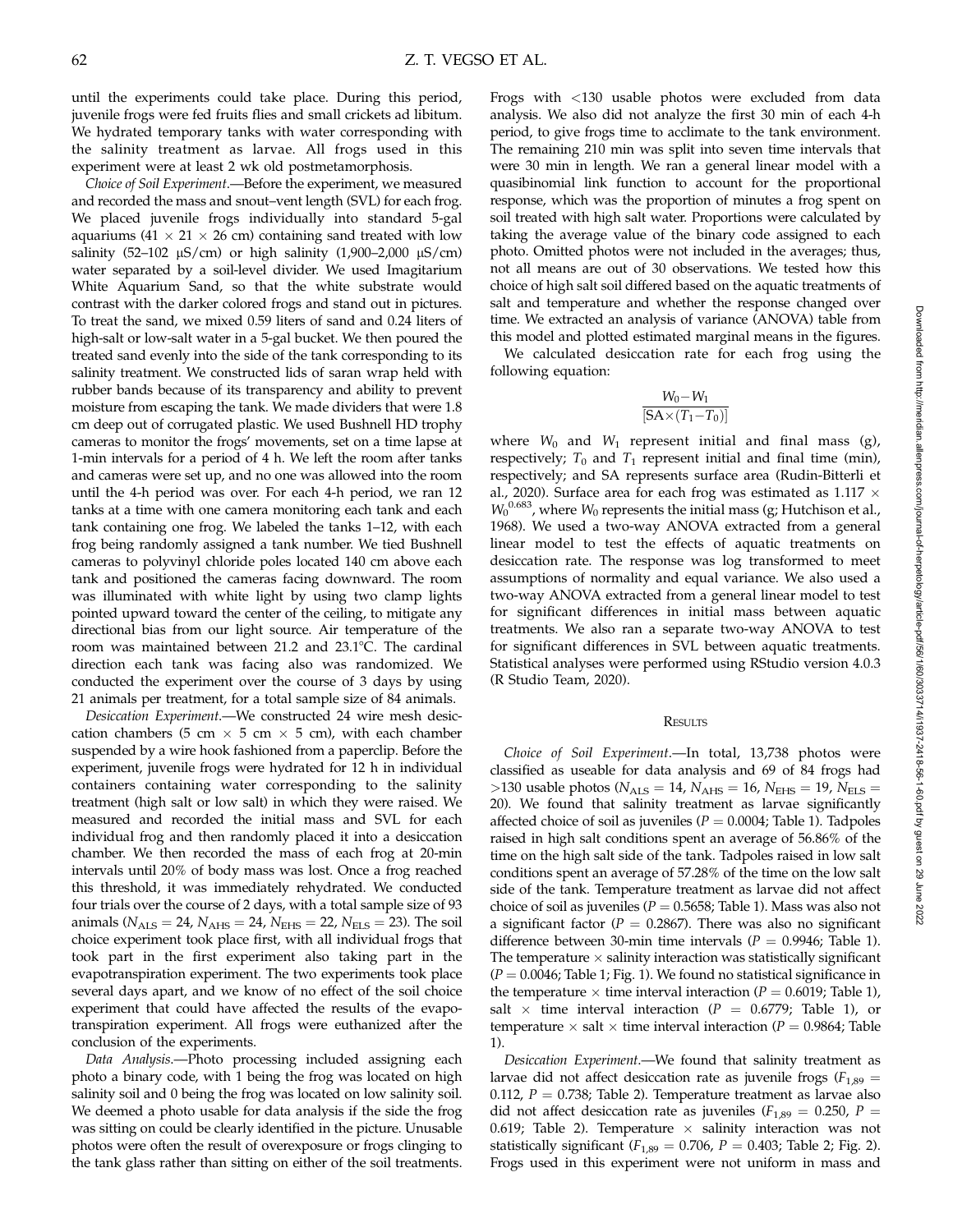|                             | df | Deviance | Residual df | Residual deviance | Chi square $P$ value |
|-----------------------------|----|----------|-------------|-------------------|----------------------|
| Null                        |    |          | 482         | 442.3             |                      |
|                             |    | 0.2355   | 481         | 442.0             | 0.5658               |
| Temp<br>Salt                |    | 9.0197   | 480         | 433.0             | 0.0004               |
| Time interval               |    | 0.4965   | 474         | 432.5             | 0.9946               |
| Temp : salt                 |    | 5.7454   | 473         | 426.8             | 0.0046               |
| Temp : time interval        |    | 3.2532   | 467         | 423.5             | 0.6019               |
| Salt: time interval         |    | 2.8394   | 461         | 420.7             | 0.6799               |
| Temp : salt : time interval |    | 0.6989   | 455         | 420.0             | 0.9864               |
|                             |    |          |             |                   |                      |

TABLE 1. Analysis of deviance table for the behavioral choice of soil experiment that tests the proportion of minutes that juvenile Wood Frogs spent on soil treated with high salt water as a result of temperature (temp) and salt treatments experienced as tadpoles and over 30-min time intervals.

length at the time of the experiment, thus accounting for these size differences is important. Individuals raised in high salt had greater initial mass ( $F_{1,89} = 9.358$ ;  $P = 0.003$ ) and SVL ( $F_{1,89} =$ 11.524;  $P = 0.001$ ) than individuals raised in low salt. Individuals raised in elevated temperature had greater initial mass ( $F_{1,89}$  = 20.733;  $P < 0.001$ ) and SVL ( $F_{1,89} = 10.100$ ;  $P = 0.002$ ) than individuals raised in ambient temperature conditions.

#### **DISCUSSION**

As salinization of natural systems extends from aquatic systems into terrestrial systems, amphibians that live in both systems are a focal group for understanding ecological consequences of salinization. Most importantly, our experiment demonstrates that Wood Frogs can distinguish between soils that differ in salinity. Although salinization of terrestrial environments is a novel condition, the ability of frogs to detect this change in the environment is a key piece of information for understanding responses of individuals and populations to these changing environmental conditions. Furthermore, our behavioral choice experiment indicates that salinity levels experienced as larvae changes behavioral responses of juveniles when selecting terrestrial soils. We found that aquatic salinity levels correlated with the choice of soil according to our predictions, with Wood Frogs raised in high salt conditions spending the majority of time on high salinity soils and frogs raised in low salt conditions spending the majority of time on low salinity soils. As expected, we did not detect a significant relationship between temperature experienced as a larva and



FIG. 1. Transformed estimated marginal means of the proportion of minutes juvenile Wood Frogs spent on high salinity soils vs. salinity treatment as larvae (salt) for elevated and ambient temperature treatments (aquatic temperature). Temperature  $\times$  salinity interaction was significant. Error bars represent  $\pm$ SE.

choice of saline soil as a juvenile. However, we did detect a significant interaction between temperature and salinity, contrary to our hypothesis. Although larval treatment had a significant effect on individual mass, this was not a significant factor on juvenile choice of soil. We conclude that juvenile Wood Frogs can detect and avoid salts in terrestrial soils and that this avoidance behavior differs depending on salinity conditions in which they were raised in as larvae.

Previous studies have demonstrated that epithelial  $Na<sup>+</sup>$ transport acts in a chemosensory function, allowing amphibians to "taste"  $Na<sup>+</sup>$  in hydration sources. (Hoff and Hillyard, 1993; Nagai et al., 1999). Our research does not address the mechanism by which individuals detect differences in salinity among soils, but chemosensory functions are likely a predominate cue for distinguishing features of terrestrial habitats. We may speculate that juvenile Wood Frogs could be acclimated to certain ionic conditions based on the treatment in which they were raised as larvae that, in turn, influences juvenile choice of soil. Previous studies have suggested that larval amphibians in coastal environments have an increased abundance of aquaporins and ion pumps (e.g.,  $Na^+K^+$  ATPase) in the gills, which improves regulation of internal water and ion concentration (Bernabò et al., 2013; Wu et al., 2014). In Green Tree Frogs (Hyla cinerea), differences in female oviposition site selection have been detected between coastal and inland populations across a salinity gradient (Albecker and McCoy, 2017). This difference would be unexpected if salt was equally lethal to eggs and offspring of both populations. This indicates a greater salt tolerance in coastal populations and that this tolerance influences oviposition site selection (Albecker and McCoy, 2017).

An alternative mechanism for our behavioral results may be due to differences in internal  $Na<sup>+</sup>$  concentrations between treatments. Terrestrial amphibians such as Red-Spotted Toads (Anaxyrus punctatus) have been previously shown to avoid solutions that are hypertonic to their body fluids to avoid osmotic dehydration (Brekke et al., 1991). We also speculate that larvae raised in high salt conditions may possess elevated internal concentrations of  $Na<sup>+</sup>$  that persist into postmetamorphic stages. These larvae may have a greater resistance to

TABLE 2. ANOVA table for the desiccation experiment that compares juvenile desiccation rate as a result of temperature (temp) and salt treatments experienced as tadpoles.

|                                        | df | Sum square                       | Mean square                      | F value                 | P value                 |
|----------------------------------------|----|----------------------------------|----------------------------------|-------------------------|-------------------------|
| Temp<br>Salt<br>Temp:salt<br>Residuals | 89 | 0.002<br>0.001<br>0.005<br>0.589 | 0.002<br>0.001<br>0.005<br>0.007 | 0.250<br>0.112<br>0.706 | 0.619<br>0.738<br>0.403 |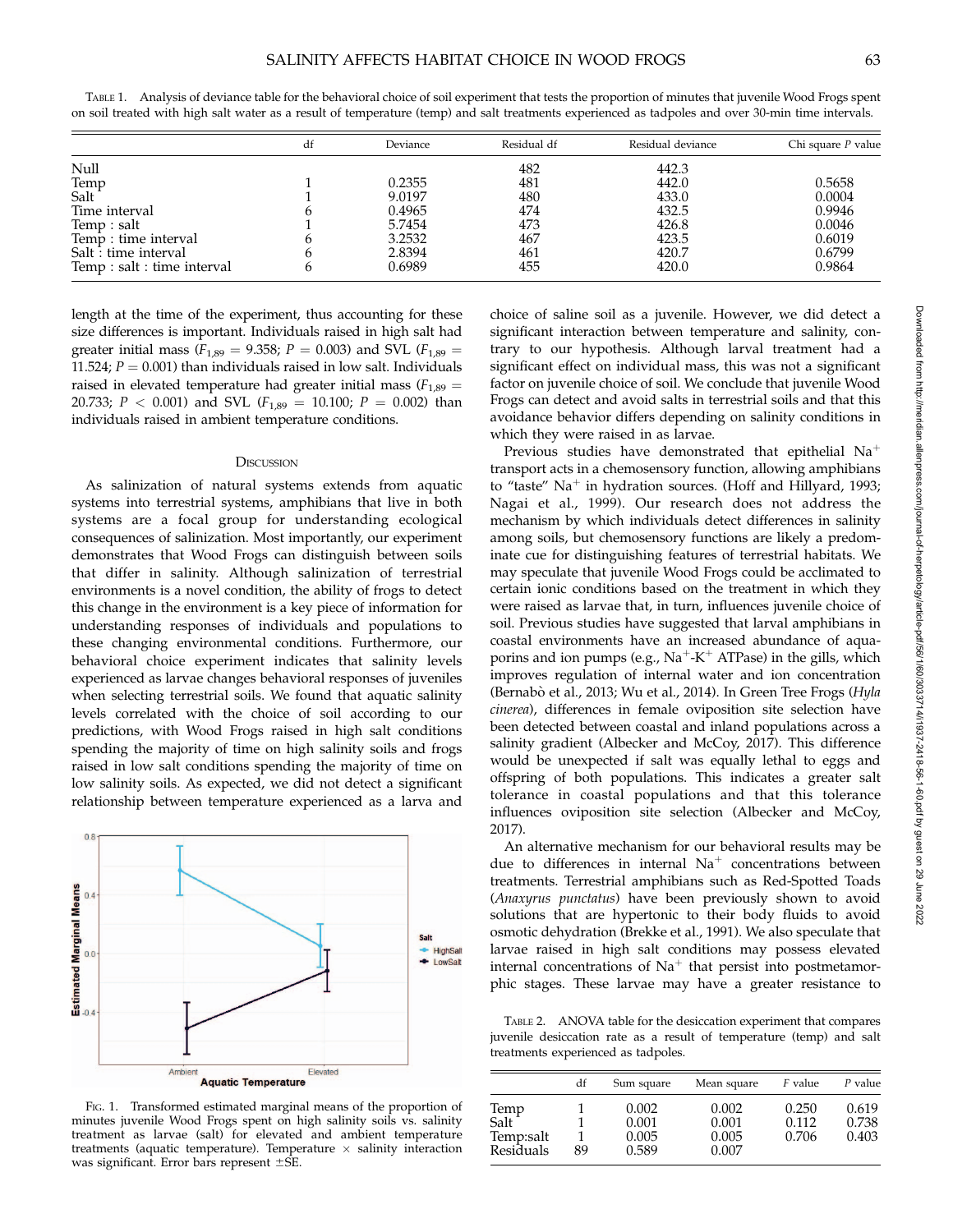

FIG. 2. Mean dehydration rate of AHS, ALS, EHS, and ELS treatment groups. No significant difference in dehydration rate was found among the four groups. Error bars represent  $\pm$ SE.

osmotic dehydration as juveniles and therefore have a greater tolerance for higher salinity terrestrial environments.

Another possible explanation is that our results are related to differences in hormone levels between salinity treatments. The mineralocorticoid aldosterone is the primary hormone responsible for maintaining salt and water balance in amphibians and all terrestrial vertebrates, although other hormones such as vasopressin also play a role (Garty and Palmer, 1997). Aldosterone stimulates transepithelial  $Na<sup>+</sup>$  transport by increasing apical membrane permeability through the activation of ENaCs (Garty, 2000). Frogs raised in high salt conditions may have a reduced baseline aldosterone level and thus a reduced ability to absorb  $Na^+$ , at least in the short term. An increase in  $Na<sup>+</sup>$  absorption takes several hours to develop: first, with an "early response" of 1.5–3 h wherein preexisting  $Na<sup>+</sup>$  transport channels are activated and second, with a ''late response'' of 6– 24 h wherein the induction of  $Na^+ - K^+$  ATPase pumps and ENaC subunits occurs (Garty and Palmer, 1997). Although our results did not indicate significant shifts in juvenile choice of soil over time, additional research is needed to determine whether such changes occur over time periods longer than what we tested here because of hormonal responses to a novel test environment. The proximate cause of our behavioral results also may be due to a multitude of factors arising from an adaptive response to larval salinity conditions.

 $Cl^-$  concentration also may play a role in detection and avoidance behavior. Previous research has found that exposure to deionized water resulted in increased MR cell recruitment (Budtz et al., 1995). A low recruitment of MR cells due to high salinity conditions may result in a reduced ability to regulate Cl<sup>-</sup>. Additional research describing how salinity conditions influence the development of epithelial  $Na<sup>+</sup>$  channels during metamorphosis would be informative for understanding the mechanism for how frogs detect salinity in terrestrial environments. It is not yet known whether early-life exposure to elevated salinity has an effect on the phenotypic plasticity of individuals later in life, although the possibility has been suggested (Hopkins et al., 2016). Alternatively, our results may have been influenced by more immediate factors rather than larval conditions, namely the soils frogs were housed in before the experiment. In a natural wetland, ponds artificially salinized by road salt will likely be surrounded by salinized soils (Lundmark and Olafsson, 2007; Findlay and Kelly, 2011). Therefore, we choose to maintain the salinity treatment postmetamorphosis to simulate terrestrial conditions experienced by juvenile Wood Frogs in a salinized natural wetland. This decision is important because of the many physiological changes to chemosensitivity and ion transport undergone during metamorphosis (Alvarado and Moody, 1970).

It is worth noting the behavioral response appears muted in Wood Frogs raised in elevated temperature treatments (Fig. 1). Chemosensitivity is known to be influenced by temperature (Santin et al., 2013). Experimental tests by Green et al. (2019) suggest that at higher temperatures, larval Green Frogs (Lithobates clamitans) experience greater mortality because of increased  $Cl^-$  concentrations than at lower temperatures, suggesting a potentiation of  $Cl^-$  toxicity with increasing temperature. Whether this effect carries over to later developmental stages is not known, but if true, juvenile frogs also may have an increased sensitivity to  $Cl^-$  and an increased ability to detect and avoid salt in terrestrial soils. However, the exact physiological mechanism behind this is not known because the long-term effects of larval temperature conditions on ion transport and chemosensory function have not been well studied.

Contrary to our hypothesis, the results of our desiccation experiment suggest that conditions experienced as larvae have no significant effect on desiccation rate as juveniles. We did find that in both temperature treatments, larvae raised in high salt conditions had significantly higher initial mass and SVL than larvae raised in low salt conditions. These results are backed by previous studies that found that as conductivity increased, larval Wood Frog size also increased (Dananay et al., 2015). We also found that in both salinity treatments, larvae raised in elevated temperatures had significantly higher initial mass and SVL than larvae raised in ambient temperatures. This result was likely due to the well-established fact that larval amphibians raised at colder temperatures have longer developmental periods than those raised at warmer temperatures (Smith-Gill and Berven, 1979; Álvarez and Nicieza, 2002).

Such anthropogenically induced high salinity soil conditions are a new phenomenon in the northeastern United States (Jackson and Jobbágy, 2005; Kaushal et al., 2005). As road salt applications increase, salinity increases not only in wetlands but also in terrestrial soils surrounding wetlands (Lundmark and Olafsson, 2007; Green et al., 2008; Findlay and Kelly, 2011). Our results suggest detection and avoidance capabilities are already in place in juvenile Wood Frogs, although we did not detect differences in the frogs' ability to physiologically prevent water loss. These behavioral differences in choice of soil in juveniles may have other potential behavioral and ecological consequences, such as influencing patterns of dispersal postmetamorphosis. Our results suggest that larval Wood Frogs in high salinity roadside ponds may choose to remain on high salinity soils as juveniles, and these high salinity soils are likely to be close to the road and to the wetland from which the juveniles emerged. A shift in patterns of dispersal may lead to other potential carryover effects such as increased risk of predation (Rittenhouse et al., 2009), increased road mortality in juveniles, or reduced gene flow if juveniles are less likely to disperse from a natal wetland. Conservation strategies for amphibians are likely to be enhanced by integrating behavior and physiology (Walls and Gabor, 2019). Our findings presented here suggest that the conservation of amphibians within environments experiencing salinization will benefit from additional research that integrates behavior and physiology.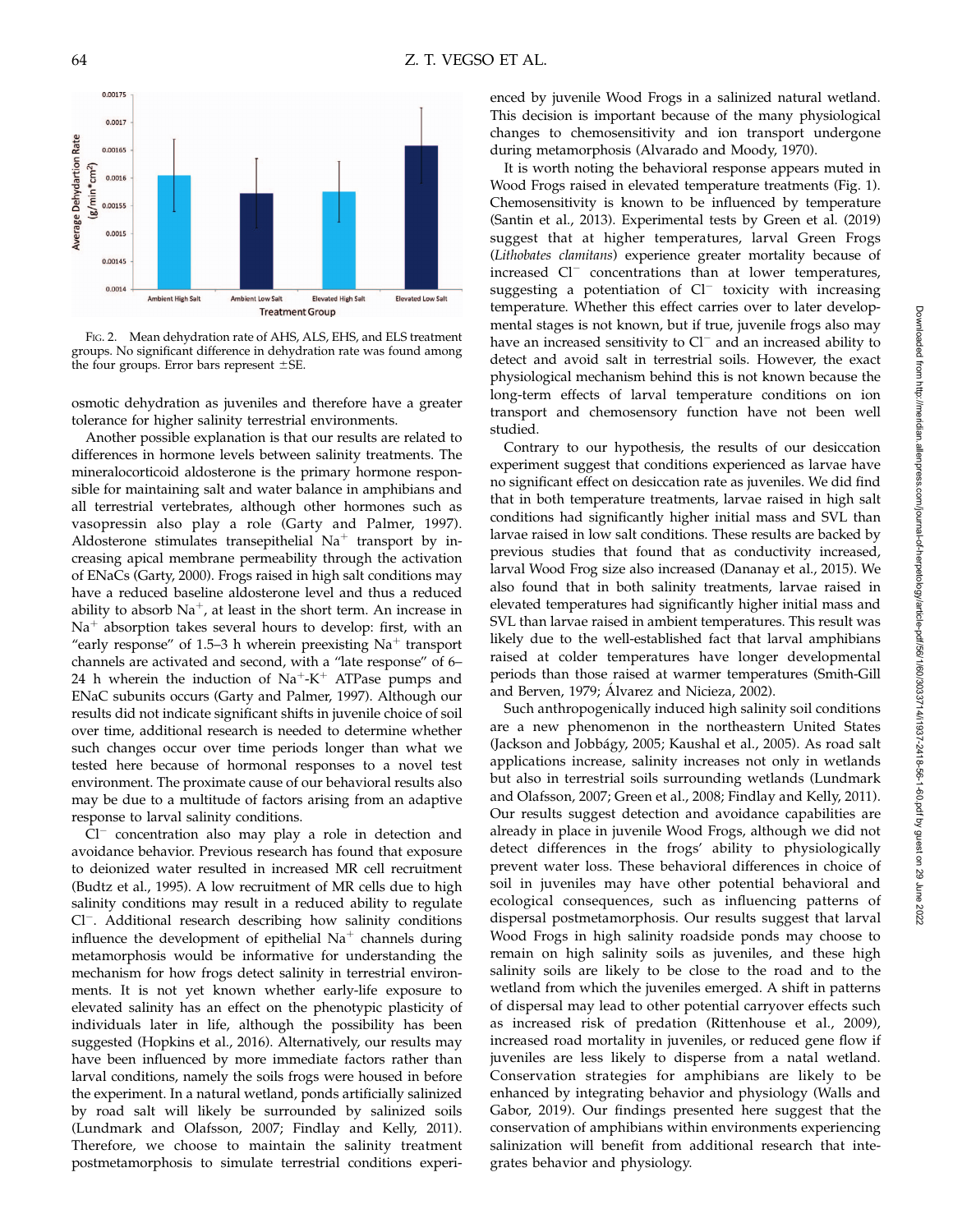Acknowledgments.—We thank A. Benedetti, M. O'Connor, M. Cisse, M. Castonguay, and M. Parsley for assistance raising tadpoles in aquatic mesocosm portion of the study. Funding provided by National Science Foundation Research Experiences for Undergraduates program and National Science Foundation award 1754474. Research completed under animal care protocol A20-017.

### LITERATURE CITED

- ADOLPH, E. F. 1932. The vapor tension relations of frogs. Biological Bulletin 62:112–125.
- ALBECKER, M. A., AND M. W. MCCOY. 2017. Adaptive responses to salinity stress across multiple life stages in anuran amphibians. Frontiers in Zoology 14:40.
- ALVARADO, R., AND A. MOODY. 1970. Sodium and chloride transport in tadpoles of the bullfrog Rana catesbeiana. American Journal of Physiology-Legacy Content 218:1510–1516.
- ÁLVAREZ, D., AND A. G. NICIEZA. 2002. Effects of temperature and food quality on anuran larval growth and metamorphosis. Functional Ecology 16:640–648.
- ARDÓN, M., A. M. HELTON, AND E. S. BERNHARDT. 2018. Salinity effects on greenhouse gas emissions from wetland soils are contingent upon hydrologic setting: a microcosm experiment. Biogeochemistry 140: 217–232.
- BALDWIN, R. F., AND P. G. DEMAYNADIER. 2009. Assessing threats to poolbreeding amphibian habitat in an urbanizing landscape. Biological Conservation 142:1628–1638.
- BASTVIKEN, D., P. SANDÉN, T. SVENSSON, C. STÅHLBERG, M. MAGOUNAKIS, AND G. ÖBERG. 2006. Chloride retention and release in a boreal forest soil: effects of soil water residence time and nitrogen and chloride loads. Environmental Science and Technology 40:2977–2982.
- BELLAKHAL, M., A. NEVEU, M. FARTOUNA-BELLAKHAL, H. MISSAOUI, AND L. ALEYA. 2014. Effects of temperature, density and food quality on larval growth and metamorphosis in the north African green frog Pelophylax saharicus. Journal of Thermal Biology 45:81–86.
- BERNABO, I., A. BONACCI, F. COSCARELLI, M. TRIPEPI, AND E. BRUNELLI. 2013. Effects of salinity stress on Bufo balearicus and Bufo tadpoles: tolerance, morphological gill alterations and  $Na^+/K^+$ -ATPase localization. Aquatic Toxicology 132:119–133.
- BRADFORD, D. F. 1984. Water and osmotic balance in overwintering tadpoles and frogs, Rana muscosa. Physiological Zoology 57:474-480.
- BREKKE, D. R., S. D. HILLYARD, AND R. M. WINOKUR. 1991. Behavior associated with the water absorption response by the toad, Bufo punctatus. Copeia 1991:393–401.
- BROWN, S. C., E. A. HORGAN, L. M. SAVAGE, AND P. S. BROWN. 1986. Changes in body water and plasma constituents during bullfrog development: effects of temperature and hormones. Journal of Experimental Zoology 237:25–33.
- BUDTZ, P. E., B. C. CHRISTOFFERSEN, J. S. JOHANSEN, I. SPIES, AND N. J. WILLUMSEN. 1995. Tissue kinetics, ion transport, and recruitment of mitochondria-rich cells in the skin of the toad (Bufo bufo) in response to exposure to distilled water. Cell and Tissue Research 280:65–75.
- DALEY, M. L., J. D. POTTER, AND W. H. McDOWELL. 2009. Salinization of urbanizing New Hampshire streams and groundwater: effects of road salt and hydrologic variability. Journal of the North American Benthological Society 28:929–940.
- DANANAY, K. L., K. L. KRYNAK, T. J. KRYNAK, AND M. F. BENARD. 2015. Legacy of road salt: apparent positive larval effects counteracted by negative postmetamorphic effects in wood frogs. Environmental Toxicology and Chemistry 34:2417–2424.
- DENOËL, M., M. BICHOT, G. F. FICETOLA, J. DELCOURT, M. YLIEFF, P. KESTEMONT, AND P. PONCIN. 2010. Cumulative effects of road de-icing salt on amphibian behavior. Aquatic Toxicology 99:275–280.
- DENVER, R. J. 1997. Proximate mechanisms of phenotypic plasticity in amphibian metamorphosis. American Zoologist 37:172–184.
- DUARTE, H., M. TEJEDO, M. KATZENBERGER, F. MARANGONI, D. BALDO, J. F. BELTRÁN, D. A. MARTÍ, A. RICHTER-BOIX, AND A. GONZALEZ-VOYER. 2012. Can amphibians take the heat? Vulnerability to climate warming in subtropical and temperate larval amphibian communities. Global Change Biology 18:412–421.
- FINDLAY, S. E. G., AND V. R. KELLY. 2011. Emerging indirect and long-term road salt effects on ecosystems. Annals of the New York Academy of Sciences 1223:58–68.
- FORMAN, R. T. T., AND L. E. ALEXANDER. 1998. Roads and their major ecological effects. Annual Review of Ecology and Systematics 29: 207–231.
- GARTY, H. 2000. Regulation of the epithelial  $Na<sup>+</sup>$  channel by aldosterone: open questions and emerging answers. Kidney International 57: 1270–1276.
- GARTY, H., AND L. G. PALMER. 1997. Epithelial sodium channels: function, structure, and regulation. Physiological Reviews 77:359–396.
- GRANT, E. H. C., D. A. W. MILLER, B. R. SCHMIDT, M. J. ADAMS, S. M. AMBURGEY, T. CHAMBERT, S. S. CRUICKSHANK, R. N. FISHER, D. M. GREEN, B. R. HOSSACK, ET AL. 2016. Quantitative evidence for the effects of multiple drivers on continental-scale amphibian declines. Scientific Reports 6:25625.
- GREEN, F. B., A. G. EAST, AND C. J. SALICE. 2019. Will temperature increases associated with climate change potentiate toxicity of environmentally relevant concentrations of chloride on larval green frogs (Lithobates clamitans)? Science of the Total Environment 682: 282–290.
- GREEN, S. M., R. MACHIN, AND M. S. CRESSER. 2008. Effect of long-term changes in soil chemistry induced by road salt applications on Ntransformations in roadside soils. Environmental Pollution 152:20– 31.
- HALL, E. M., S. P. BRADY, N. M. MATTHEUS, R. L. EARLEY, M. DIAMOND, AND E. J. CRESPI. 2017. Physiological consequences of exposure to salinized roadside ponds on wood frog larvae and adults. Biological Conservation 209:98–106.
- HALL, E. M., J. L. BRUNNER, B. HUTZENBILER, AND E. J. CRESPI. 2020. Salinity stress increases the severity of ranavirus epidemics in amphibian populations. Proceedings of the Royal Society B 287:20200062.
- HILLYARD, S. D. 1999. Behavioral, molecular and integrative mechanisms of amphibian osmoregulation. Journal of Experimental Zoology 283: 662–674.
- HINTZ, W. D., AND R. A. RELYEA. 2019. A review of the species, community, and ecosystem impacts of road salt salinisation in fresh waters. Freshwater Biology 64:1081–1097.
- HOFF, K., AND S. D. HILLYARD. 1993. Toads taste sodium with their skin: sensory function in a transporting epithelium. Journal of Experimental Biology 183:347–351.
- HOPKINS, G. R., E. D. BRODIE, JR., L. A. NEUMAN-LEE, S. MOHAMMADI, G. A. BRUSCH IV, Z. M. HOPKINS, AND S. S. FRENCH. 2016. Physiological responses to salinity vary with proximity to the ocean in a coastal amphibian. Physiological and Biochemical Zoology 89:322–330.
- HULING, E. E., AND T. C. HOLLOCHER. 1972. Groundwater contamination by road salt: steady-state concentrations in east central Massachusetts. Science 176:288–290.
- HUTCHISON, V. H., W. G. WHITFORD, AND M. KOHL. 1968. Relation of body size and surface area to gas exchange in anurans. Physiological Zoology 41:65–85.
- JACKSON, R. B., AND E. G. JOBBÁGY. 2005. From icy roads to salty streams. Proceedings of the National Academy of Sciences of the United States of America 102:14487–14488.
- JARED, S. R., AND J. P. RAO. 2017. Transepithelial sodium transport across frog skin. Advances in Physiology Education 41:444–447.
- JØRGENSEN, C. B. 1991. Water and salt balance at low temperature in a cold temperate zone anuran, the toad Bufo. Comparative Biochemistry and Physiology Part A: Physiology 100:377–384.
- KARRAKER, N. E., J. P. GIBBS, AND J. R. VONESH. 2008. Impacts of road deicing salt on the demography of vernal pool-breeding amphibians. Ecological Applications 18:724–734.
- KAUSHAL, S. S., P. M. GROFFMAN, G. E. LIKENS, K. T. BELT, W. P. STACK, V. R. KELLY, L. E. BAND, AND G. T. FISHER. 2005. Increased salinization of fresh water in the northeastern United States. Proceedings of the National Academy of Sciences of the United States of America 102: 13517–13520.
- KELLY, V. R., G. M. LOVETT, K. C. WEATHERS, S. E. FINDLAY, D. L. STRAYER, D. J. BURNS, AND G. E. LIKENS. 2008. Long-term sodium chloride retention in a rural watershed: legacy effects of road salt on streamwater concentration. Environmental Science and Technology 42:410–415.
- KÖHLER, A., J. SADOWSKA, J. OLSZEWSKA, P. TRZECIAK, O. BERGER-TAL, AND C. R. TRACY. 2011. Staying warm or moist? Operative temperature and thermal preferences of common frogs (Rana temporaria), and effects on locomotion. Herpetological Journal 21:17–26.
- LUNDMARK, A., AND B. OLOFSSON. 2007. Chloride deposition and distribution in soils along a deiced highway – assessment using different methods of measurement. Water, Air, and Soil Pollution 182:173–185